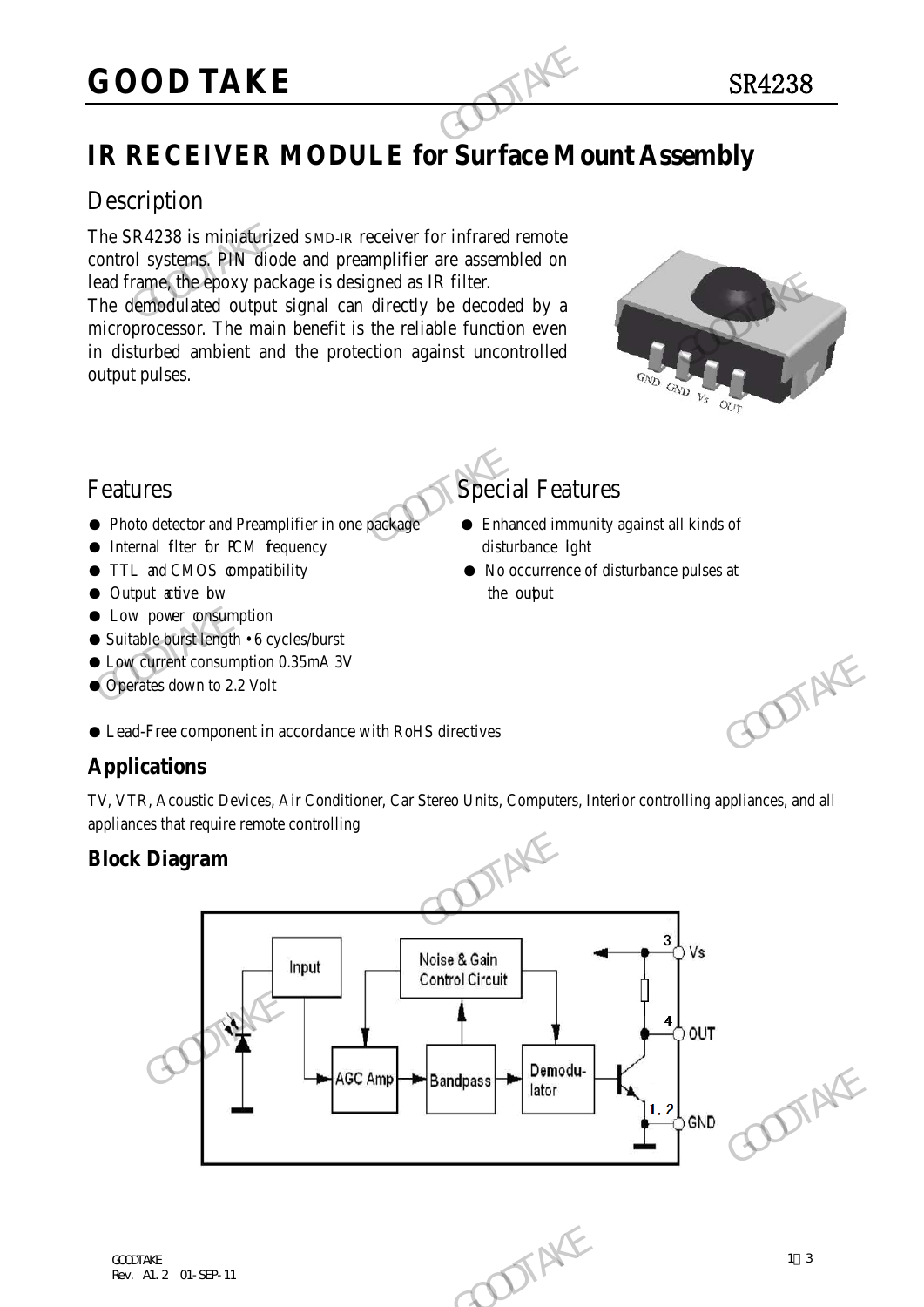

# **Application Circuit**



# **Absolute Maximum Ratings**

| ALZUV                                             | 2                                                   |                | $\mu\text{C}$<br>GND |                   |
|---------------------------------------------------|-----------------------------------------------------|----------------|----------------------|-------------------|
| <b>Absolute Maximum Ratings</b><br>Tamb = $25$ °C | *) recommended to suppress power supply disturbance |                |                      |                   |
| <b>Parameter</b>                                  | <b>Test Conditons</b>                               | <b>Symbol</b>  | <b>Value</b>         | Unit              |
| <b>Supply Voltage</b>                             | V <sub>s</sub>                                      | <b>Vs</b>      | $0--6.0$             | V                 |
| <b>Supply Current</b>                             | V <sub>S</sub>                                      | Is             | 5                    | mA                |
| Output Voltage                                    | <b>OUT</b>                                          | V <sub>o</sub> | $0--6.0$             | V                 |
| Output Current                                    | <b>OUT</b>                                          | I <sub>o</sub> | 2.5                  | mA                |
| <b>Storage Temperature Range</b>                  |                                                     | Tstg           | $-30---+85$          | $^\circ\!{\rm C}$ |
| <b>Operating Temperature Range</b>                |                                                     | Tamb           | $-25$ ---+85         | $\mathcal{C}$     |
| Power Consumption                                 | $(Tamb \leq 85^{\circ}C)$                           | Ptot           | 10                   | mW                |
| Soldering Temperature                             | t $\leqslant$ 5s 1mm from case                      | Tsd            | 260                  | $^{\circ}$ C      |

# **Basic Characteristics**

Tamb =  $25$  °C

| <b>Storage Temperature Range</b>   |                                     | <b>Tstg</b><br>$-30---+85$ |      |            | $^\circ\!{\rm C}$ |                   |  |
|------------------------------------|-------------------------------------|----------------------------|------|------------|-------------------|-------------------|--|
| <b>Operating Temperature Range</b> |                                     | $-25---+85$<br>Tamb        |      |            | C                 |                   |  |
| Power Consumption                  | $(Tamb \leq 85^{\circ}C)$           | Ptot                       |      | mW<br>10   |                   |                   |  |
| Soldering Temperature              | t $\leqslant$ 5s 1mm from case      | Tsd                        |      | 260        |                   | $^\circ\!{\rm C}$ |  |
| <b>Basic Characteristics</b>       |                                     |                            |      |            |                   |                   |  |
| Tamb = $25$ °C                     |                                     |                            |      |            |                   |                   |  |
| Parameter                          | <b>Test Conditions</b>              | <b>Symbol</b>              | Min  | <b>Typ</b> | <b>Max</b>        | Unit              |  |
| Supply Voltage<br>(Vs)             | Recommended operating               | V <sub>S</sub>             | 2.5  |            | 5.5               | $\mathbf{V}$      |  |
| <b>Supply Current</b><br>(Vs)      | $V_s = 5V$                          | Is                         | 0.25 | 0.5        | 0.9               | mA                |  |
| <b>Transmission Distance</b>       | IR diode AT205, IF=0.4A             | $\mathbf d$                | 20   |            |                   | m                 |  |
| Output Voltage High                | $V_s = 5V$                          | <b>VOSH</b>                | 4.5  |            |                   | $\mathbf V$       |  |
| Output Voltage Low                 | Cycle 1.2mS, 50% duty               | <b>VOSL</b>                |      |            | 250               | mV                |  |
| Level Output Pulse Width           | Burst Wave= 600µs,                  | TwH                        | 400  |            | 800               | $\mu s$           |  |
| Level Output Pulse Width           | Cycle 1.2mS, 50% duty               | TwL                        | 400  |            | 800               | $\mu\mathrm{s}$   |  |
| Carrier frequency                  |                                     | fo                         |      | 37.9       |                   | kHz               |  |
| Peak Wavelength                    |                                     | $\lambda$                  |      | 940        |                   | nm                |  |
| Directivity                        | Angle of half transmission distance | $\theta$ 1/2               |      | ±45%       |                   | deg               |  |